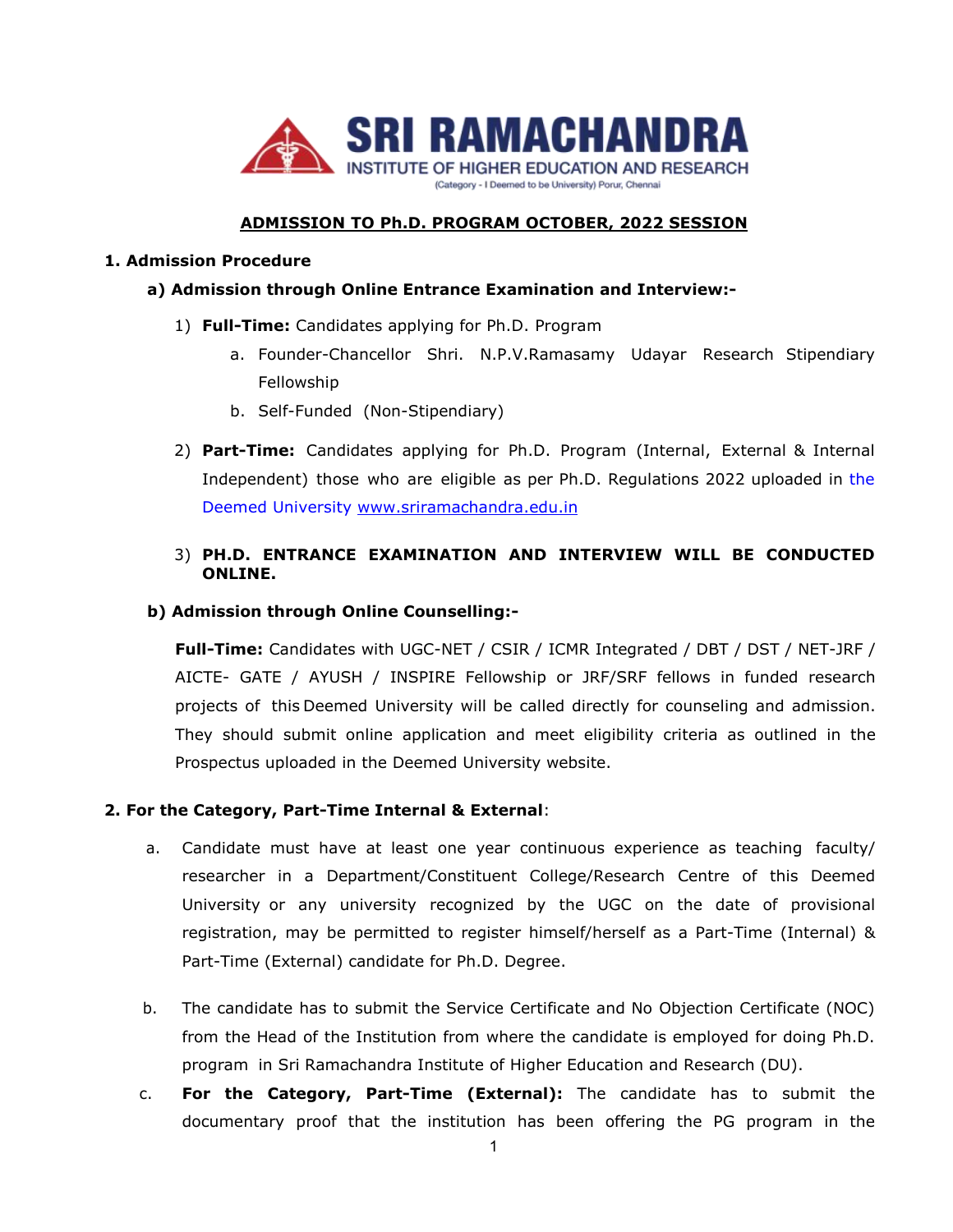concerned branch of study for a minimum period of three (3) years on date of application.

# **3. Instructions For Filing Up Online Application Form For Ph.D. Online Entrance Examination**

Please refer the Ph.D. Regulations 2022 in our website,

<https://www.sriramachandra.edu.in/university/pdf/admission/phd-regulations-2022-april.pdf> and Prospectus before filling out the application form.

- 1. All mandatory columns in the online application form must be filled. All the required particulars should be furnished without any omission. Otherwise the applicant will run the risk of his / her application being rejected.
- 2. Any overwriting or correction in the original certificates of the applicant should have been duly attested bythe authorities concerned.
- 3. Acceptance of the application for entrance examination does not guarantee admission to Ph.D. program.
- 4. The last date of submission of Online Application Form is 18.07.2022 (Monday) and the self-attestedscanned copies.
- 5. Hall Ticket and instructions for Online Entrance Examination will be emailed to the candidates.
- 6. Call Letter for attending the Online Counseling will be emailed to the candidates.
- 7. Payment of Application Fee for Indian Candidates: Fee for Online Application form for Ph.D. Online Entrance Examination, Interview and Counselling (Non Refundable).is **INR 2,000/-** (Rupees Two Thousand Only) through Online transfer.
- 8. Foreign Nationals / NRI candidates should contact the Office of the Asst. Director -InternationalRelations through email [\(admissions.international@sriramachandra.edu.in](mailto:admissions.international@sriramachandra.edu.in)).
- 9. Payment of Application Fee for Foreign National / NRI Candidates:

Fee for Online Application form for Ph.D. Online Entrance Examination, Interview and Counselling (Non Refundable) is **US\$ 51.00**, payable in equivalent **INR 4,000/-** (Rupees Four Thousand Only) through Online transfer.

## **Please keep the following documents ready for uploading in the Online Application Form:**

- **a.** Passport Size Photograph to upload recent Passport Size Photograph with Blue background with the file size not exceeding 10MB in JPEG, PNG format only. Selfie is not **accepted.**
- b. Digital Signature to upload your Digital signature with the file size not exceeding 10MB in JPEG, PNG format only